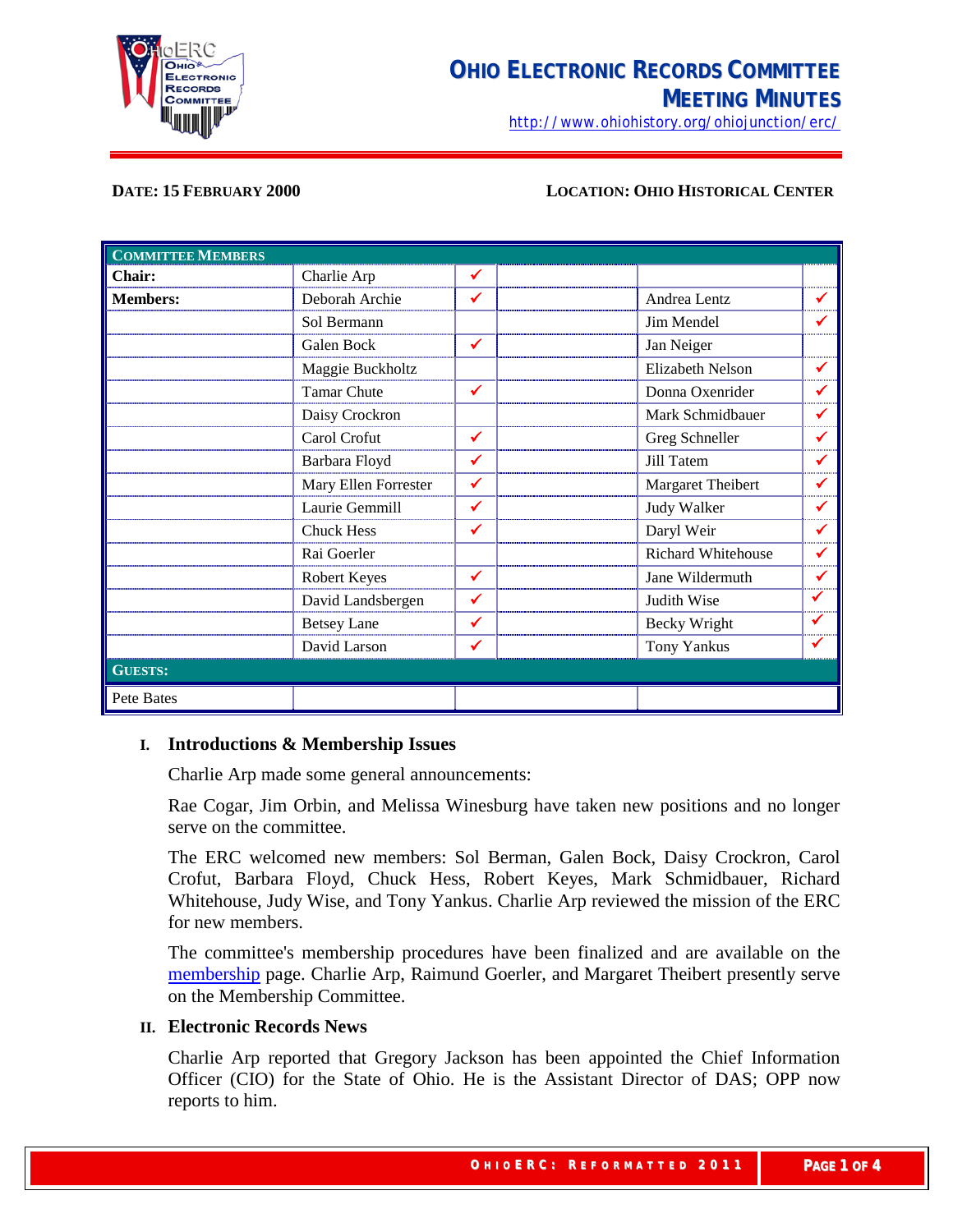

Mr. Arp also reported on the [Joint Electronic Records Repository](http://www.state.oh.us/das/dcs/opp/jointrepository.htm) - a project to develop methods and systems for a state electronic storage repository to give Ohio citizens broad, systematic public access to electronic public records and electronic publications.

Judy Walker reported on the GILS application that went live August 1999. Eight agencies are currently using the application; about 60 schedules have been submitted and approved since that time. The Minnesota State Archives is interested in implementing the application in that state and further development is being planned.

Ms. Walker also reported that many of the ERC's guidelines are of interest to local governments. The Local Government Records (LGR) Program advises 5200 local government entities facing electronic records issues. The ERC e-mail guidelines, digital imaging guidelines and General Schedules for Administrative Electronic Records will be revised to reflect local government records procedures and requirements, and then issued as suggested guidelines for local governments.

Margaret Theibert reported on the Digital Signature Legislation - House Bill 488. DAS intends to recommend several changes to substitute HB488. Charlie Arp participated in drafting the recommendations. One DAS-proposed change has to do with strengthening existing electronic records law and providing for greater security by exempting the information relating to the security of electronic commerce from public records.

Laurie Gemmill reported on the ERC website. A new section includes [links](http://www.ohiohistoryhost.org/ERC/links.html) to various sites devoted to electronic records related issues. There are links to electronic records policies, projects, digital imaging, electronic mail, Government Information Locator Services (GILS) and to pertinent Ohio laws.

Ms. Gemmill also distributed some website statistics. Over the past year, the main page to the ERC website had over 8100 hits. The digital imaging guidelines received 1686 hits; electronic mail guidelines received 667 hits; the electronic publications report received 136 hits and the general schedules for administrative electronic records received 321 hits.

# **III. General Schedules for Administrative Electronic Records**

David Larson stated that the proposed additions to the General Schedules have been approved and adopted by the State Records Administrator and now are available as an addendum to the 1998 publication.

# **IV. State Library and the Electronic Publications Sub-Committee**

Pete Bates discussed the State Library's efforts to revise the Ohio Revised Code 149.11. They are revising the code to be broader, thus enabling them to write administrative rules concerning the number of copies of publications the State Library receives and to include electronic publications. A [draft](http://winslo.state.oh.us/govinfo/149intro.html) is up for comment.

Mr. Bates also talked about the efforts of the State Library, State Archives and Ohio Supercomputer Center to work on long-term storage, retrieval and use of electronic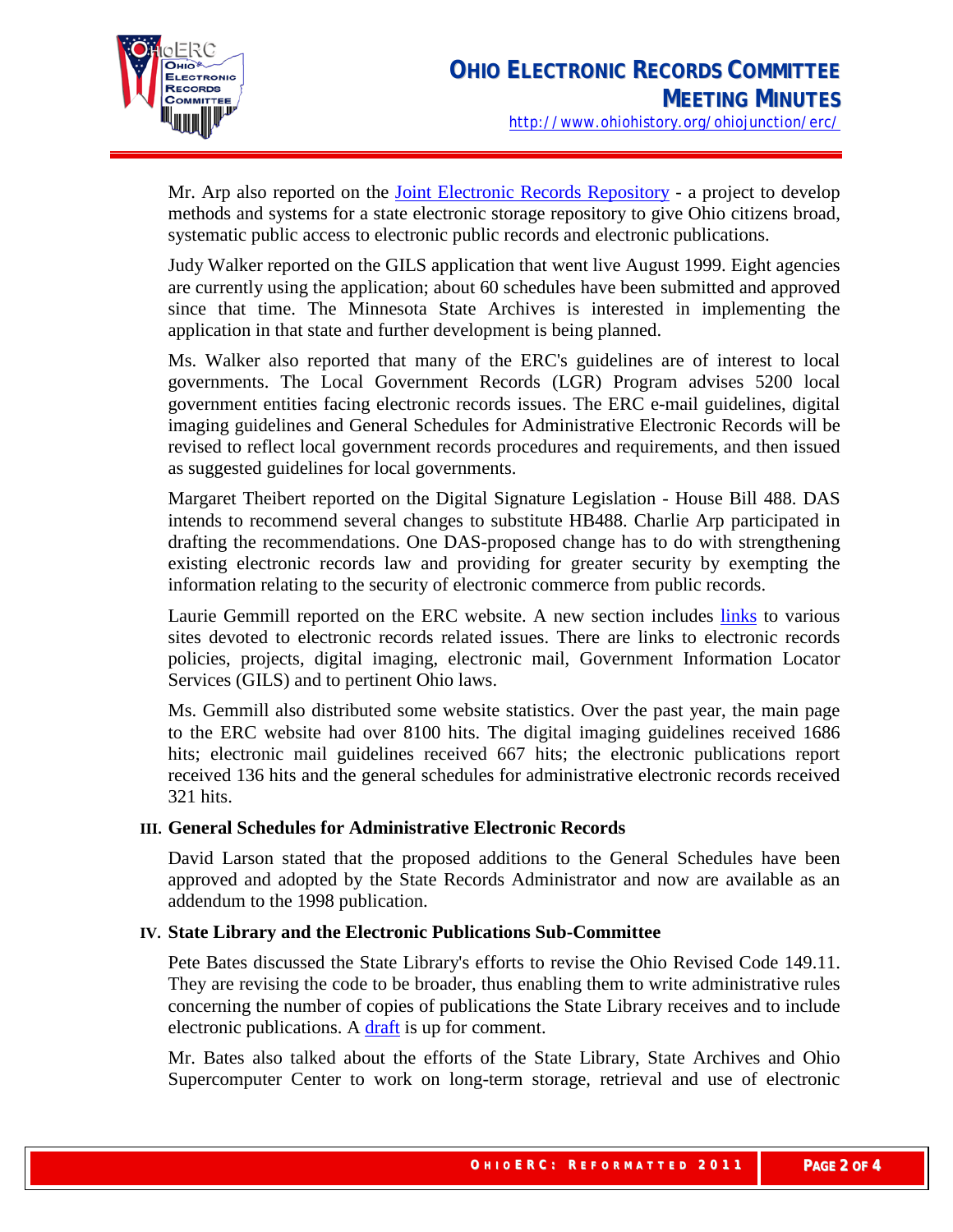

publications. These projects are continuing to address several recommendations in the Electronic Publications Subcommittee Report.

# **V. Draft Digital Imaging Guidelines**

The draft [Digital Imaging Guidelines](http://www.ohiohistoryhost.org/ERC/imaging/imagingguidelines.html) have been posted for comment for nearly six months. Requests for comment were sent to various listservs including the ones for Archives & Archivists, IT Managers, NAGARA Forum, Records Management, and Society of Ohio Archivists. Requests for comment were also sent to: the Civil Rights Commission, Department of Aging, Department of Taxation and Secretary of State. As there were no significant revisions, the guidelines were approved and will be sent to OPP for review and possible implementation.

## **VI. Draft Electronic Mail Guidelines**

The draft [Electronic Mail Guidelines](http://www.ohiohistoryhost.org/ERC/email/emailguidelines.html) have been discussed, section by section, via the ERC listserv. The guidelines have been up for comment informally for the past six months. Now notices will be sent to various listservs requesting comment on the guidelines. There was discussion as to the next step. There is concern about ensuring that the guidelines are implementable before issuance. A volunteer agency or portion of an agency is being sought for a pilot project. It was agreed that some action needs to be taken at the next meeting.

## **VII.Log File Retention Working Group**

Daryl Weir submitted the [report](http://www.ohiohistoryhost.org/ERC/logfile/logfilereport.html) from the Log File Retention Working Group, which proposed several changes to the General Schedules for Administrative Electronic Records. These were approved and will be sent to the State Records Administrator for implementation.

The Group also submitted several other recommendations that will be forwarded to OPP for consideration.

### **VIII. File Management Working Group**

Laurie Gemmill submitted the [report](http://www.ohiohistoryhost.org/ERC/filemanage/filemanagereport.html) from the File Management Working Group. The group made several recommendations regarding effective file management. The guidelines are in draft form. The next step is to have an agency conduct a test or pilot project implement these guidelines.

### **IX. New Subcommittees/Working Groups**

Dave Larson will chair a working group to review the current DAS Directive concerning Certificates of Disposal.

Margaret Theibert will chair a subcommittee to evaluate electronic records management software in compliance with the [DoD 5015.2 Standard.](http://jitc-emh.army.mil/recmgt/rma-ps/index.htm) This group will report back at the next ERC meeting.

Within the next year, a subcommittee will be formed to develop a set of questions and criteria to determine whether information systems are trustworthy and reliable. This